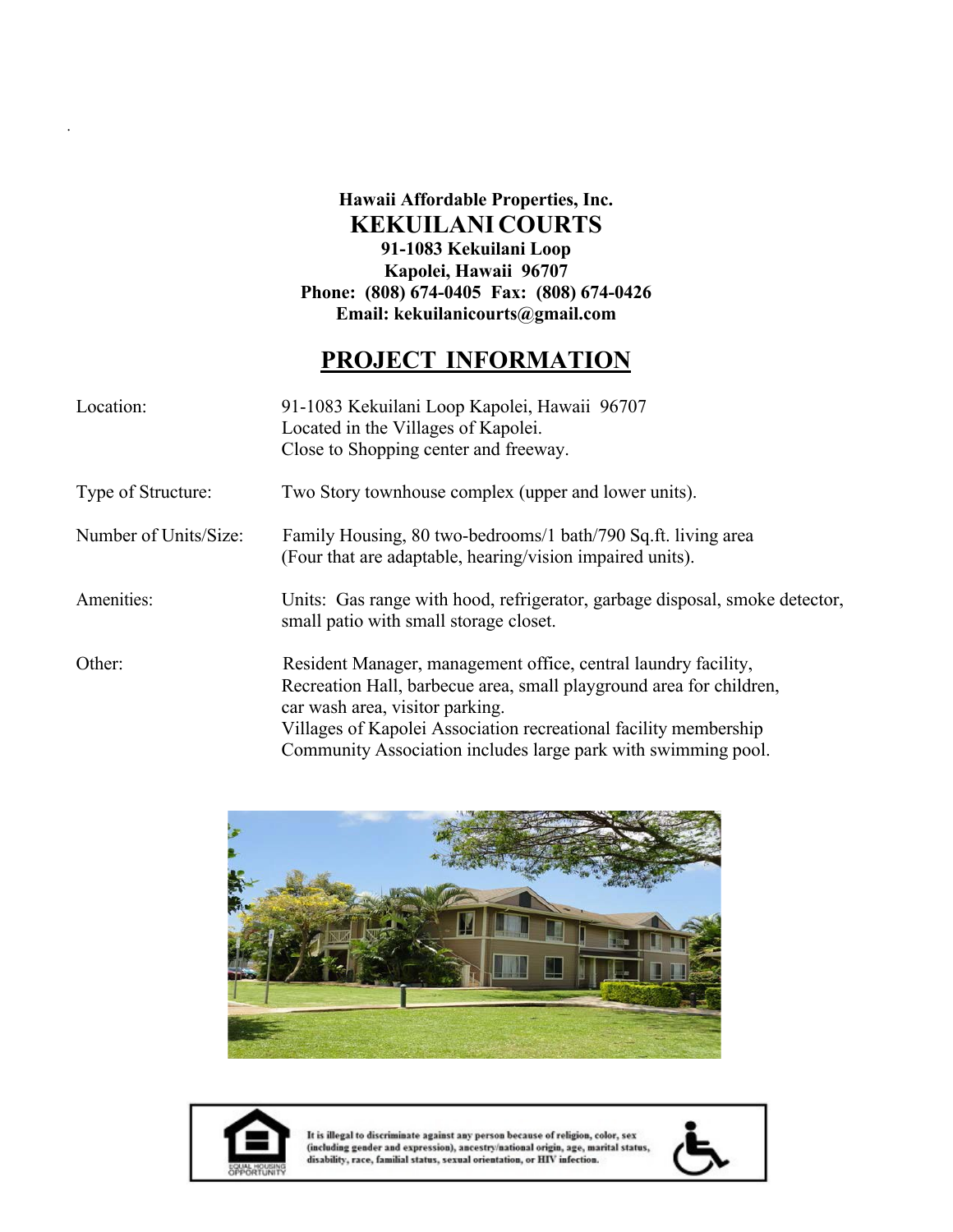# **OCCUPANCY STANDARDS AND RENTAL RATES**

| 80% Income qualification guide |               |             |               |  |  |  |
|--------------------------------|---------------|-------------|---------------|--|--|--|
| Household                      | <b>Max</b>    | Household   | <b>Max</b>    |  |  |  |
| <b>Size</b>                    | Annual        | <b>Size</b> | <b>Annual</b> |  |  |  |
|                                | <b>Income</b> |             | <b>Income</b> |  |  |  |
|                                | \$67,680      |             | \$96,640      |  |  |  |
|                                | \$77,360      |             | \$104,400     |  |  |  |
|                                | \$87,040      |             | \$112,160     |  |  |  |

#### **Minimum Gross Monthly Income requirement is \$3,600.00 – 80%**

#### **(Section 8 Voucher holders do not need to meet this income requirement)**

#### **Rent**

#### **\$2000.00 Per Month**

Utilities: Rent will include water, one (1) parking stall. Other services, i.e. electricity, gas telephone, cable television, additional parking (\$15.00 per stall) will be the tenant's responsibility. **No pets, no pool**.

#### **All new residents will need to provide a Security Deposit equivalent to one (1) month rent.**



It is illegal to discriminate against any person because of religion, color, sex (including gender and expression), ancestry/national origin, age, marital status, disability, race, familial status, sexual orientation, or HIV infection.

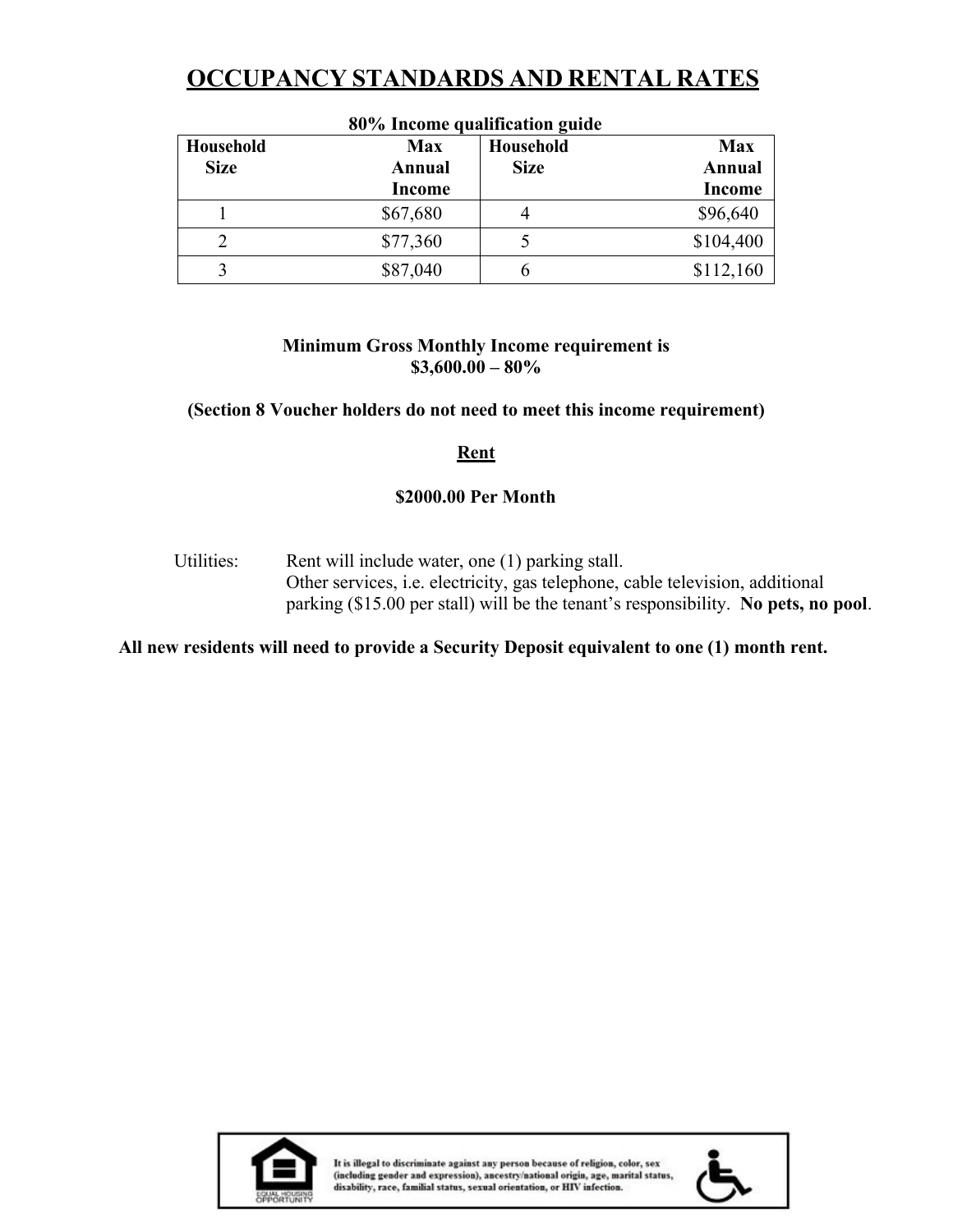**Print Name: DATE RECEIVED**

## **KEKUILANI COURT APPLICATION**

**Mail to: Hawaii Affordable Properties, Inc. Kekuilani Courts 91-1083 Kekuilani Lp. Kapolei, Hawaii 96707**

**This is an application for subsidized housing located at 91-1083 Kekuilani Loop, Kapolei Hawaii 96707. Please complete this application and return it to Kekuilani Court at the address listed at the top of this page. Applications are placed in order of date received and priority listing. Kekuilani Court will process applications, which are filled out completely and signed.**

• **Incomplete Applications will not be considered, so please answer all questions. If an area does not apply to you indicate this with "N/A".**

**Applicants will be subjected to criminal background and tenancy history check. Submittal of this application is authorization for Hawaii Affordable Properties, Inc. to solicit a criminal background and tenancy history check.**

**A credit report and criminal background check will be collected on each applicant and may be used to help determine an applicant's willingness and ability to pay rent on time and abide by House Rules.**

**I hereby authorize background tenancy history, consumer-reporting agencies, and State of Hawaii criminal history agency to provide Hawaii Affordable Properties, Inc. consumer reports relating to me.**

**I understand that if any information is falsified or not completely disclosed, this application may be denied and may be grounds for disqualification for future applications for any properties managed by Hawaii Affordable Properties, Inc.**

**\*\* Federal preference on suspension until further notice. All applicants must update their application every six months by phone or in writing. Applicants not updated will be cancelled and removed from the waiting list.**

| <b>Agreed and Accepted by:</b><br><b>APPLICANTS SIGNATURE</b> | Date |
|---------------------------------------------------------------|------|
| <b>CO-APPLICANTS SIGNATURE</b>                                | Date |
| For Office Use Only: Applicants Updated Information           |      |
| 6 month $\Box$ 12 Month $\Box$ 18 Month $\Box$                |      |



It is illegal to discriminate against any person because of religion, color, sex (including gender and expression), ancestry/national origin, age, marital status, disability, race, familial status, sexual orientation, or HIV infection.

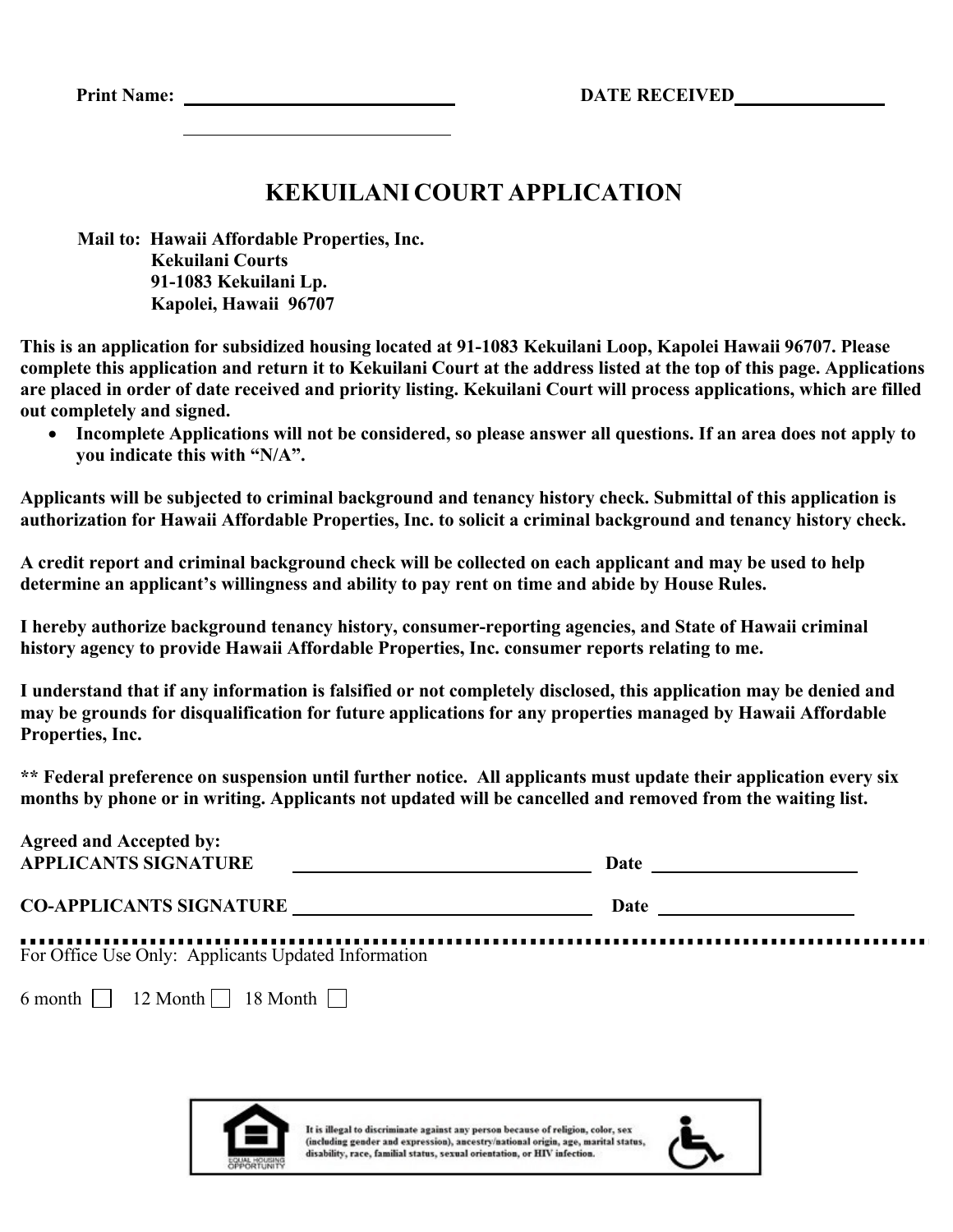#### **HAWAII AFFORDABLE PROPERTIES, INC. KEKUILANI COURTS 91-1083 Kekuilani Courts Kapolei, Hawaii 96707**

**Phone: (808) 674-0405 Fax: (808) 674-0426 Email: [kekuilanicourts@gmail.com](mailto:kekuilanicourts@gmail.com)**

#### **INSTRUCTIONS: PLEASE PRINT AND COMPLETE. ANSWER EACH SECTION AND ITEM. IF NO ANSWER WRITE "N.A." IN THE SPACE PROVIDED, SIGN AND DATE THE APPLICATION**

|                                                                                                                                                                                                                                      | <b>APPLICANT'S NAME</b>                    |                                |                                                                                                                                        |  |  |
|--------------------------------------------------------------------------------------------------------------------------------------------------------------------------------------------------------------------------------------|--------------------------------------------|--------------------------------|----------------------------------------------------------------------------------------------------------------------------------------|--|--|
| $1.$ $\sim$ $\sim$ $\sim$<br>(Last)                                                                                                                                                                                                  | (First)                                    |                                | (M)                                                                                                                                    |  |  |
| (Social Security #)                                                                                                                                                                                                                  | (Birth Date)<br><b>CO-APPLICANT'S NAME</b> |                                |                                                                                                                                        |  |  |
| 2. $\qquad \qquad$<br>(Last)                                                                                                                                                                                                         | (First)                                    |                                | (M)                                                                                                                                    |  |  |
| (Social Security #)                                                                                                                                                                                                                  | (Birth Date)                               |                                |                                                                                                                                        |  |  |
|                                                                                                                                                                                                                                      | <b>MAILING ADDRESS</b>                     |                                |                                                                                                                                        |  |  |
| (Number)(Street)                                                                                                                                                                                                                     | (Apt) (City)                               | (State)                        |                                                                                                                                        |  |  |
|                                                                                                                                                                                                                                      | (Zip Code) (Home Phone)                    |                                | (Business                                                                                                                              |  |  |
| Phone)                                                                                                                                                                                                                               |                                            |                                |                                                                                                                                        |  |  |
| LIST BELOW ALL OTHERS WHO WILL LIVE WITH YOU. (DO NOT LIST APPLICANT & CO-APPLICANT)                                                                                                                                                 |                                            |                                |                                                                                                                                        |  |  |
| <b>Full Name</b>                                                                                                                                                                                                                     | Date of Birth                              |                                | <b>Social Security or Alien Number</b>                                                                                                 |  |  |
|                                                                                                                                                                                                                                      |                                            |                                |                                                                                                                                        |  |  |
|                                                                                                                                                                                                                                      |                                            |                                |                                                                                                                                        |  |  |
|                                                                                                                                                                                                                                      |                                            |                                |                                                                                                                                        |  |  |
|                                                                                                                                                                                                                                      |                                            |                                |                                                                                                                                        |  |  |
|                                                                                                                                                                                                                                      |                                            |                                |                                                                                                                                        |  |  |
| LIST EVERYONE ON THE APPLICATION WHO IS WORKING, THEIR EMPLOYERS, THEIR PAY RATES                                                                                                                                                    |                                            |                                |                                                                                                                                        |  |  |
| <b>Employers Name</b>                                                                                                                                                                                                                | Position                                   | <b>Hours</b>                   |                                                                                                                                        |  |  |
|                                                                                                                                                                                                                                      |                                            |                                |                                                                                                                                        |  |  |
|                                                                                                                                                                                                                                      |                                            |                                |                                                                                                                                        |  |  |
|                                                                                                                                                                                                                                      |                                            |                                |                                                                                                                                        |  |  |
|                                                                                                                                                                                                                                      |                                            |                                |                                                                                                                                        |  |  |
| <b>SOURCE</b><br><b>MONTHLY AMOUNT</b>                                                                                                                                                                                               | <b>SOURCE</b>                              |                                |                                                                                                                                        |  |  |
| Welfare <b>Contract Contract Contract Contract Contract Contract Contract Contract Contract Contract Contract Contract Contract Contract Contract Contract Contract Contract Contract Contract Contract Contract Contract Contra</b> | Veterans'<br>Veteran's                     |                                |                                                                                                                                        |  |  |
|                                                                                                                                                                                                                                      | Child                                      |                                |                                                                                                                                        |  |  |
|                                                                                                                                                                                                                                      | Family                                     | Alimony <b>Alimony Alimony</b> |                                                                                                                                        |  |  |
|                                                                                                                                                                                                                                      |                                            |                                | <b>ANNUAL GROSS PAY</b><br><b>MONTHLY AMOUNT</b><br>$Comp$ <sub>_____</sub><br>Pension ____________<br>Support ______<br>Support _____ |  |  |
| Do you receive Section 8? Yes () No () If yes, is it a Voucher () or Certificate ()<br>Do you receive Rental Supplement? Yes ( ) No ( )                                                                                              |                                            |                                |                                                                                                                                        |  |  |



It is illegal to discriminate against any person because of religion, color, sex<br>(including gender and expression), ancestry/national origin, age, marital status,<br>disability, race, familial status, sexual orientation, or H